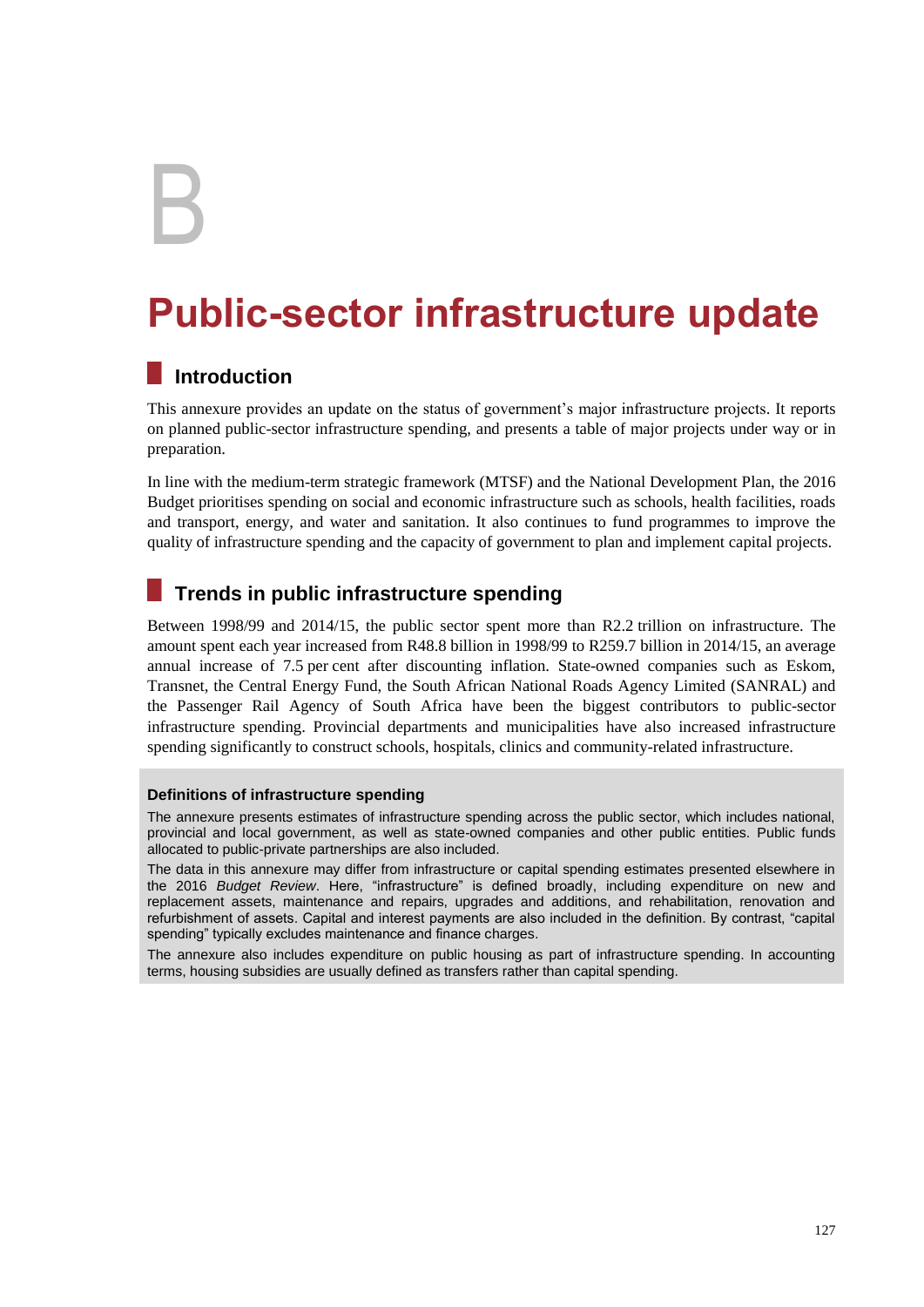

**Figure B.1 Public-sector infrastructure spending,**

*Source: National Treasury*

Public-sector infrastructure expenditure as a share of GDP has increased from an average of 5 per cent between 1998/99 and 2004/05, to an average of 6.6 per cent between 2005/06 and 2014/15. Both general government agencies and public corporations have increased their spending substantially. However, spending on social infrastructure, which includes schools and hospitals, has not kept pace with GDP growth in recent years.

### **Public-sector infrastructure spending highlights**

Table B.1 summarises public-sector infrastructure plans for the next three years. The data in the table combines infrastructure financed at national, provincial and local government level with the expenditure estimates received from state-owned companies and other public entities. Public-sector infrastructure spending over the medium-term expenditure framework (MTEF) period is estimated to total R865.4 billion. This year's infrastructure estimates include public housing and bulk infrastructure constructed through the *human settlements development grant,* which amounts to R61.6 billion. Although these assets are transferred to homeowners and not retained on the public-sector balance sheet, this spending is an important public contribution to the built environment.

State-owned companies continue to account for the bulk of capital investment, spending a projected R337 billion over the next three years. Provinces are expected to spend R206.3 billion on public infrastructure over the same period, while municipalities are forecast to spend R175.6 billion.

Economic infrastructure accounts for **7**5 per cent of total public-sector infrastructure spending, mainly by state-owned companies. These funds are used to expand power-generation capacity, upgrade and expand the transport network, and improve sanitation and water services. Social services infrastructure accounts for 22 per cent of total public-sector infrastructure spending, while education and health accounts for 6 per cent and 3 per cent respectively.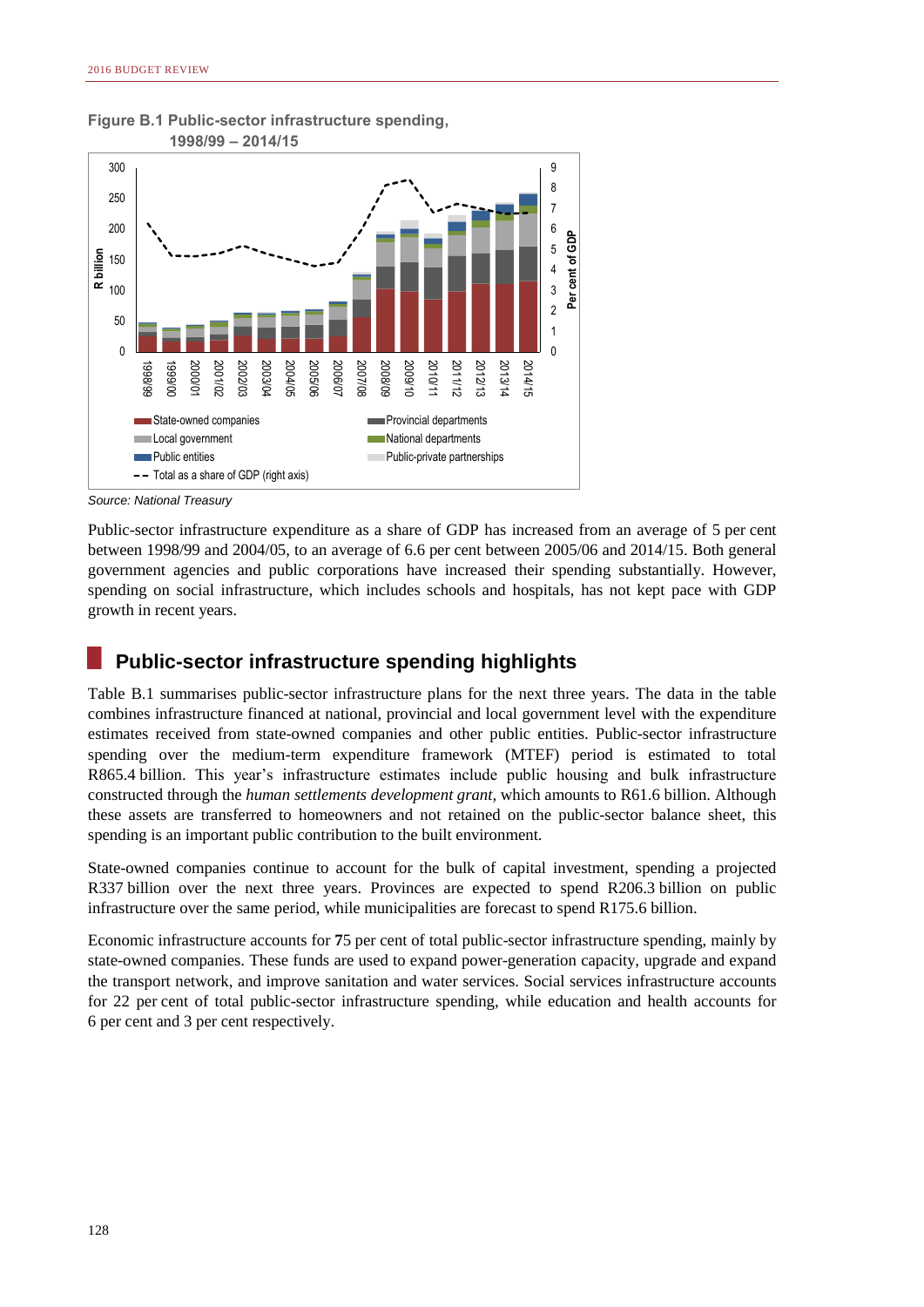|                                      | 2012/13 | 2013/14         | 2014/15 | 2015/16          | 2016/17 | 2017/18 | 2018/19 | <b>MTEF</b> |
|--------------------------------------|---------|-----------------|---------|------------------|---------|---------|---------|-------------|
| <b>R</b> billion                     |         | <b>Outcomes</b> |         | <b>Estimates</b> |         |         |         | Total       |
| Energy                               | 75.2    | 69.6            | 67.8    | 69.7             | 50.8    | 49.9    | 79.9    | 180.7       |
| Water and sanitation                 | 22.5    | 25.8            | 29.5    | 35.2             | 43.1    | 43.1    | 45.9    | 132.1       |
| Transport and logistics              | 69.5    | 76.4            | 90.9    | 99.5             | 96.2    | 105.3   | 90.0    | 291.6       |
| Other economic services              | 9.4     | 13.5            | 13.0    | 16.6             | 17.2    | 14.4    | 14.5    | 46.2        |
| Health                               | 9.7     | 10.0            | 7.8     | 9.2              | 8.8     | 9.4     | 9.8     | 28.1        |
| Education                            | 11.3    | 13.7            | 15.4    | 17.4             | 17.7    | 17.8    | 18.4    | 53.9        |
| Human settlements <sup>1</sup>       | 15.6    | 17.0            | 17.1    | 18.3             | 18.3    | 21.1    | 22.3    | 61.6        |
| Other social services                | 13.7    | 12.9            | 13.1    | 16.6             | 16.0    | 16.2    | 17.0    | 49.2        |
| Administration services <sup>2</sup> | 6.3     | 5.0             | 5.2     | 8.0              | 6.6     | 7.6     | 7.8     | 22.0        |
| Total                                | 233.3   | 243.9           | 259.9   | 290.4            | 274.8   | 284.9   | 305.8   | 865.4       |
| National departments                 | 11.4    | 11.9            | 13.5    | 17.3             | 19.6    | 16.4    | 18.3    | 54.3        |
| Provincial departments               | 50.3    | 55.2            | 56.4    | 62.7             | 63.6    | 69.8    | 72.9    | 206.3       |
| Local government                     | 41.7    | 47.1            | 53.2    | 56.6             | 58.2    | 57.5    | 59.9    | 175.6       |
| Public entities <sup>3</sup>         | 16.1    | 15.4            | 19.2    | 28.7             | 26.2    | 29.4    | 30.4    | 86.0        |
| Public-private partnerships          | 2.6     | 3.0             | 1.8     | 1.7              | 1.9     | 2.0     | 2.1     | 6.1         |
| State-ow ned companies <sup>3</sup>  | 111.3   | 111.2           | 115.8   | 123.4            | 105.2   | 109.7   | 122.2   | 337.0       |
| Total                                | 233.3   | 243.9           | 259.9   | 290.4            | 274.8   | 284.9   | 305.8   | 865.4       |

#### **Table B.1 Public-sector infrastructure expenditure and estimates, 2012/13 – 2018/19**

*1. Human settlements includes public housing to households and bulk infrastructure amounting to R61.6 billion over the MTEF period*

*2. Administration services include infrastructure spending by the Department of International Relations, the Department of Home Affairs, the Department of Public Works, Statistics South Africa and their entities*

*3. Public entities are financed by capital transfers from the fiscus and state-owned companies are financed from a a combination of own revenue, borrowings and private funding*

*Source: National Treasury*

#### **Energy**

Energy expenditure is expected to total R180.7 billion over the next three years, accounting for about 21 per cent of total public-sector infrastructure spending. Eskom accounts for the bulk of this expenditure. The first unit of Medupi was commissioned in August 2015. The remaining units of Medupi, Kusile and Ingula power stations will be brought on line over the next six years.

| R billion                           | 2012/13         | 2013/14 | 2014/15                      | 2015/16         | 2016/17 | 2017/18                  | 2018/19 |
|-------------------------------------|-----------------|---------|------------------------------|-----------------|---------|--------------------------|---------|
| Medupi power station                | 12.1            | 10.2    | 8.4                          | 9.1             | 7.7     | 6.6                      | 12.7    |
| Kusile                              | 14.8            | 12.3    | 13.8                         | 13.9            | 7.8     | 5.4                      | 3.8     |
| Ingula pumped-storage scheme        | 3.2             | 4.3     | 3.8                          | 2.3             | 2.2     | 0.1                      |         |
| Matla refurbishment project         | 0.3             | 0.4     | 0.3                          | 0.5             | 0.5     | 0.3                      |         |
| Komati                              | 0.9             | 0.2     | $\qquad \qquad \blacksquare$ | $\qquad \qquad$ |         | $\overline{\phantom{m}}$ |         |
| Duvha power station                 | $\qquad \qquad$ | -       | 0.3                          | 0.4             | 0.3     | 0.3                      | 0.4     |
| 765kV projects                      | 0.8             | 0.6     | 0.9                          | 1.0             | 0.4     | 0.2                      |         |
| Northern grid projects <sup>1</sup> | 0.7             | 0.6     | 1.0                          | 1.3             | 3.5     | 1.7                      | 0.4     |
| Cape grid projects <sup>1</sup>     | 1.5             | 0.8     | 0.6                          | 0.8             | 1.9     | 1.2                      | 0.4     |
| Central grid projects <sup>1</sup>  | 0.7             | 0.7     | 0.5                          | 0.3             | 1.6     | 2.0                      | 0.3     |
| Majuba rail                         | 0.1             | 0.5     | 0.8                          | 1.3             | 1.3     | 0.4                      |         |
| Other $2$                           | 24.9            | 27.3    | 23.9                         | 29.4            | 14.1    | 23.8                     | 54.1    |
| <b>Total</b>                        | 59.9            | 57.8    | 54.4                         | 60.3            | 41.3    | 42.2                     | 71.9    |

*1. Grid projects involve installation of transmission lines, new transformers and upgrading of substations* 

*2. Other represents a collection of projects to enhance the system at generation, transmission and distribution level including maintenance projects*

*Source: Eskom*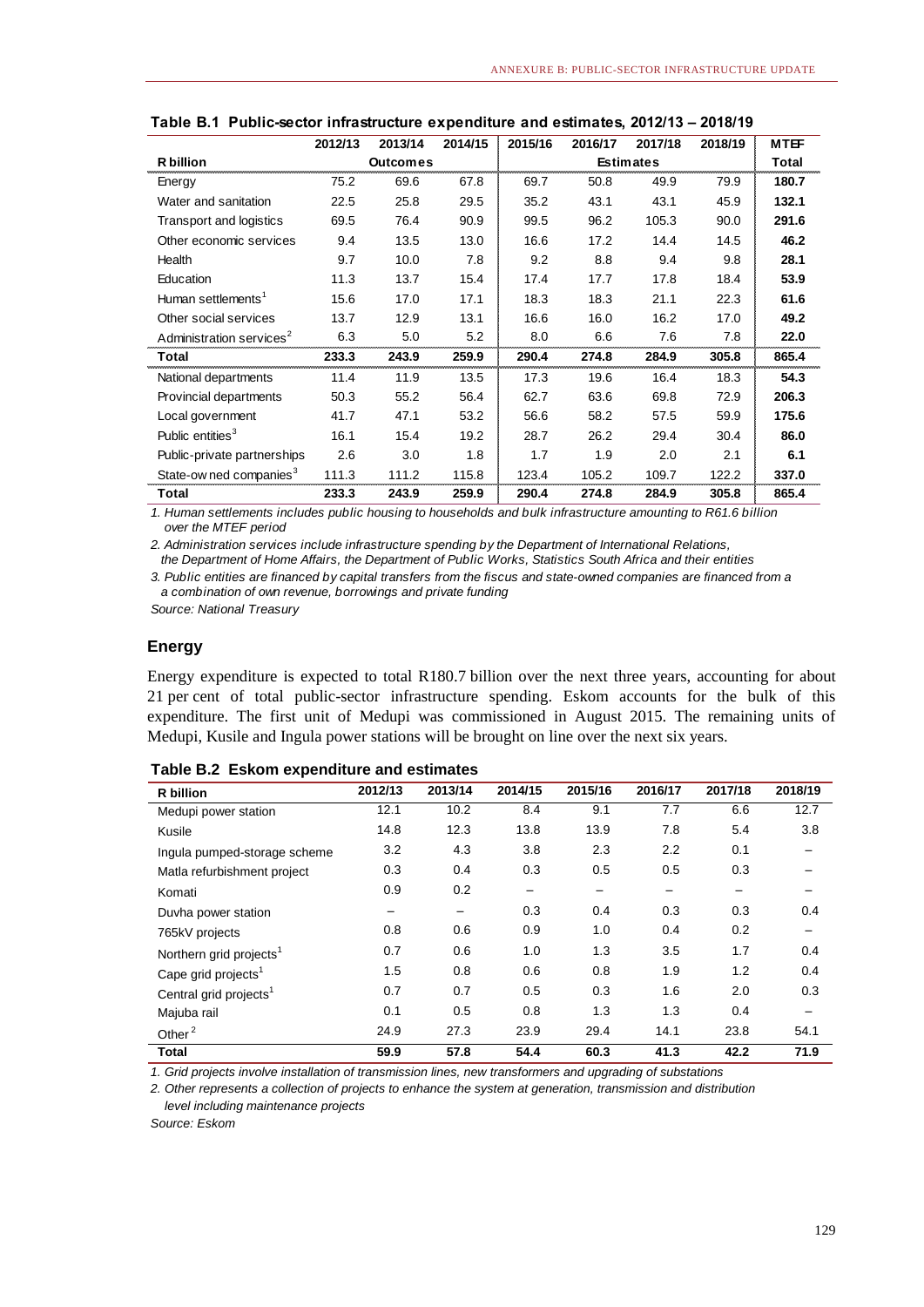In addition to the specified projects in Table B.2, other projects totalling R54 billion will be undertaken to strengthen the system, including:

- Distribution and transmission projects
- Outage and technical projects
- Coal mine investments
- Independent power producer grid-connection projects
- Koeberg nuclear power plant fuel projects
- Asset purchases
- Power station maintenance.

Together with municipalities and the Department of Energy, Eskom will spend R17.6 billion on the Integrated National Electrification Programme between 2016/17 and 2018/19 to provide 840 000 households with access to on-grid electricity. The department, through designated service providers, will extend non-grid solar electrification programmes countrywide, with a target of 70 000 connections over the medium term. The department's budget for this work will increase from R166.4 million in 2016/17 to R201.6 million in 2018/19.

The Department of Energy has introduced several programmes to improve energy efficiency and reduce consumption over the medium term. The Clean Energy Programme will spend R1.2 billion on 131 146 solar water heating units. A total of R603.9 million has been allocated over the medium term to help municipalities save about 500 gigawatt-hours of energy per year by subsidising the installation of energy-efficient public lighting and retrofitting energy-efficient technology in municipal buildings.

Under the Renewable Energy Independent Power Producer Procurement Programme, which was launched in August 2011, the Minister of Energy has set a renewable energy capacity target (under Determination 1, 2 and 3) that makes provision for the supply of 13 225MW. By December 2015, a total of 102 projects had been contracted to provide a total of 6 377MW. Of this, 42 projects have been successfully completed and are operational, generating 2 045MW of electricity. The cumulative investment thus far is estimated at R194 billion, of which R53.4 billion (27.5 per cent of the total investment) is foreign direct investment.

The programme has procured 29 per cent of the 2020 target for renewable energy capacity set out in the Integrated Resource Plan and the National Development Plan.

#### **Water and sanitation**

Over the medium term, the Department of Water and Sanitation will continue to develop and rehabilitate water infrastructure, including dams, canals, water treatment works, reservoirs and pipelines to connect households. A total of R15 billion has been allocated to the *regional bulk infrastructure grant* to upgrade and refurbish ageing water infrastructure. In addition, R12 billion has been allocated to the *water services infrastructure grant* to improve water supply in poor communities and R5.5 billion to the Water Trading Entity for capital projects, including work to address acid mine drainage. Water boards, the Trans-Caledon Tunnel Authority and municipalities also raise their own funding for water infrastructure projects.

Over the medium term, the department and its implementing agencies will initiate phase 2C of the Olifants River water resources development project and the Steelpoort pumping station. Phases 2B and 2D of the Olifants River project are due to start over the medium term and are scheduled for completion in 2020.

Other projects to be completed during the MTEF period include the transfer of water from Xonxa Dam to Lukhanji Municipality in the Eastern Cape at a total project cost of R444 million. The project will alleviate the municipality's water shortfall and benefit the area's 52 050 households. The Wolmaransstad wastewater treatment works project in the North West province will also be completed over the medium term at a total cost of R154 million. To improve households' access to water and sanitation, the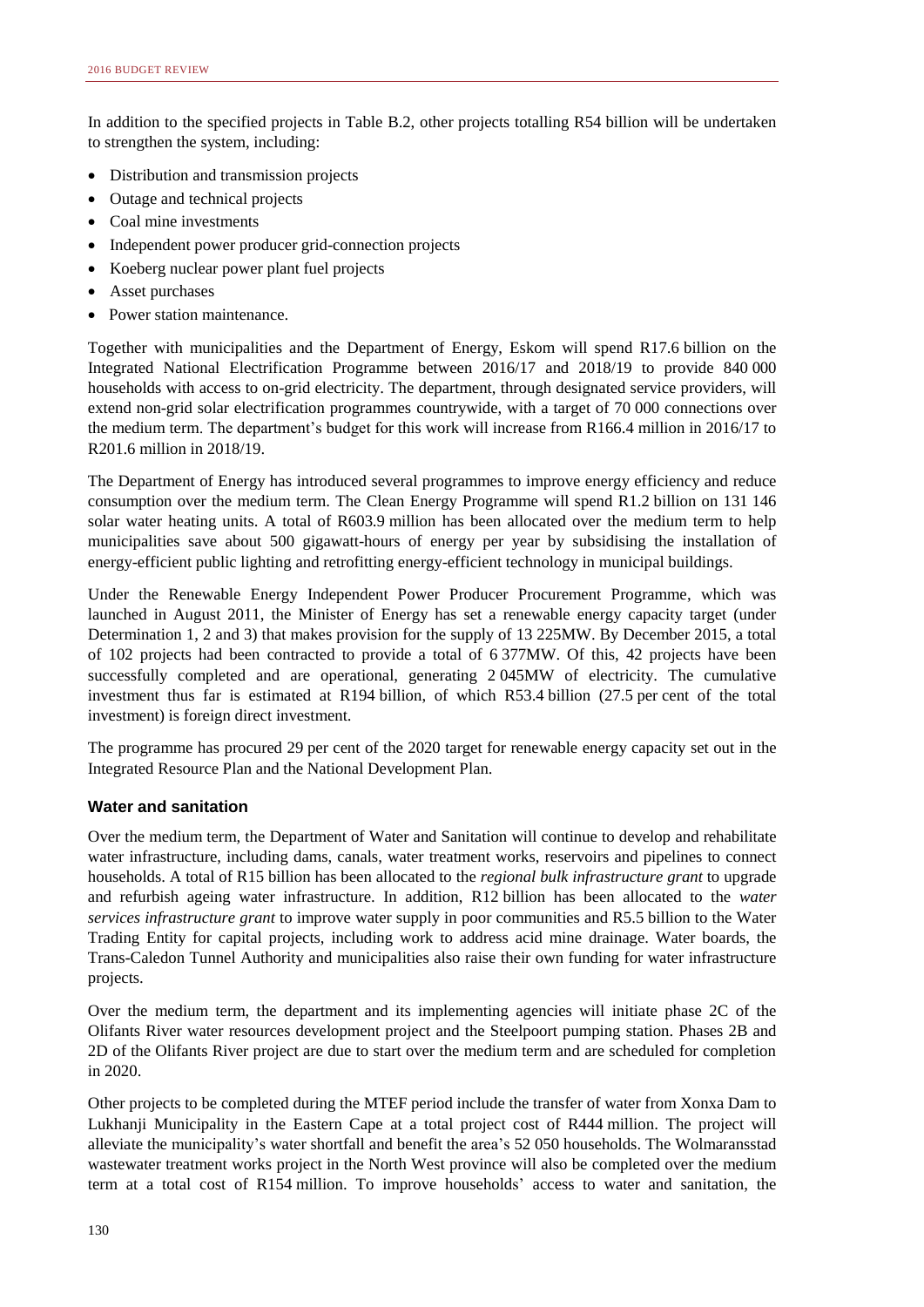Department of Water and Sanitation will provide funding and institutional support to municipalities and implementing agents in order to complete 234 small water and wastewater services projects.

The Trans-Caledon Tunnel Authority and the Lesotho Highlands Development Agency are implementing phase 2 of the Lesotho Highlands water project. Design and procurement for the construction of the Polihali Dam is under way. The dam will help meet growing demand and further augment the Vaal River system by 2.9 billion cubic metres per year. The Trans-Caledon Tunnel Authority will operate and maintain the existing delivery tunnel in South Africa, while the Lesotho Highlands Development Agency will implement the project in Lesotho.

#### **Transport and logistics**

Government and state-owned companies plan to spend R291.6 billion on transport and logistics over the medium term. This accounts for 34 per cent of total public-sector expenditure during this period. These investments will improve the national transport infrastructure network, enhance the mobility of people and services, reduce transport costs and facilitate regional trade. Revenues from services provided by state-owned companies will help fund infrastructure investment, complemented by national and provincial allocations for road construction and maintenance for the non-toll network.

Transnet's capital expenditure is expected to total R77 billion over the next three years. It plans to defer some capital projects due to reduced demand arising from slower economic growth and lower prices for commodity exports. Table B.3 shows Transnet's major projects over the MTEF period.

|                                                                                            | 2012/13 | 2013/14 | 2014/15 | 2015/16 | 2016/17 | 2017/18 | 2018/19  |
|--------------------------------------------------------------------------------------------|---------|---------|---------|---------|---------|---------|----------|
| R million                                                                                  |         |         |         |         |         |         |          |
| Acquisition of 232 diesel locomotives<br>- part of 1 064 locomotives                       | 1 2 9 6 | 527     | 9 2 0 4 | 8966    | 18 101  | 16892   | 3 1 2 0  |
| Capitalisation of infrastructure<br>maintenance                                            | 6 2 7 3 | 8 1 2 0 | 10 602  | 6966    | 10 254  | 11 621  | 12 2 2 9 |
| Manganese rail phase 1 and 2                                                               |         |         |         | 476     | 1 0 4 9 | 1647    | 2 0 4 3  |
| New multi-product pipeline phase 1                                                         | 2587    | 3 1 4 6 | 2 5 2 3 | 402     | 19      |         |          |
| Acquisition of a new trailer suction<br>hopper dredger                                     |         |         | 1 2 6 3 |         |         |         |          |
| Procurement of wagons for Transnet's<br>general freight business                           | 2601    | 3 3 4 0 |         |         |         |         |          |
| Acquisition of 32 locomotives for export<br>iron ore line and upgrade of power<br>stations |         | 477     |         |         |         |         |          |
| Expansion of the coal line to increase<br>capacity to 81 million tons                      | 923     |         |         |         |         |         |          |
| Transnet port terminal container<br>handling equipment for Durban<br>container terminal    | 798     |         |         |         |         |         |          |
| Other                                                                                      | 15 188  | 16 906  | 10 354  | 13 955  |         |         |          |
| <b>Total</b>                                                                               | 29 666  | 32 516  | 33 946  | 30 765  | 29 4 23 | 30 160  | 17 392   |

#### **Table B.3 Transnet expenditure and estimates**

*Source:Transnet*

Construction of a new multi-product pipeline to replace the existing line from Durban to Johannesburg is under way. Transnet expects the pipeline to be operational in 2016/17.

Over the MTEF period and beyond, major investments in roads, rail and ports include the following:

- SANRAL has been allocated R44.2 billion to maintain and improve the national non-toll and coalhaulage road network. It has also been allocated R3.7 billion to upgrade Moloto Road and R1.4 billion for the Gauteng Freeway Improvement Project.
- The *provincial roads maintenance grant* has been allocated R32.5 billion to rehabilitate road infrastructure.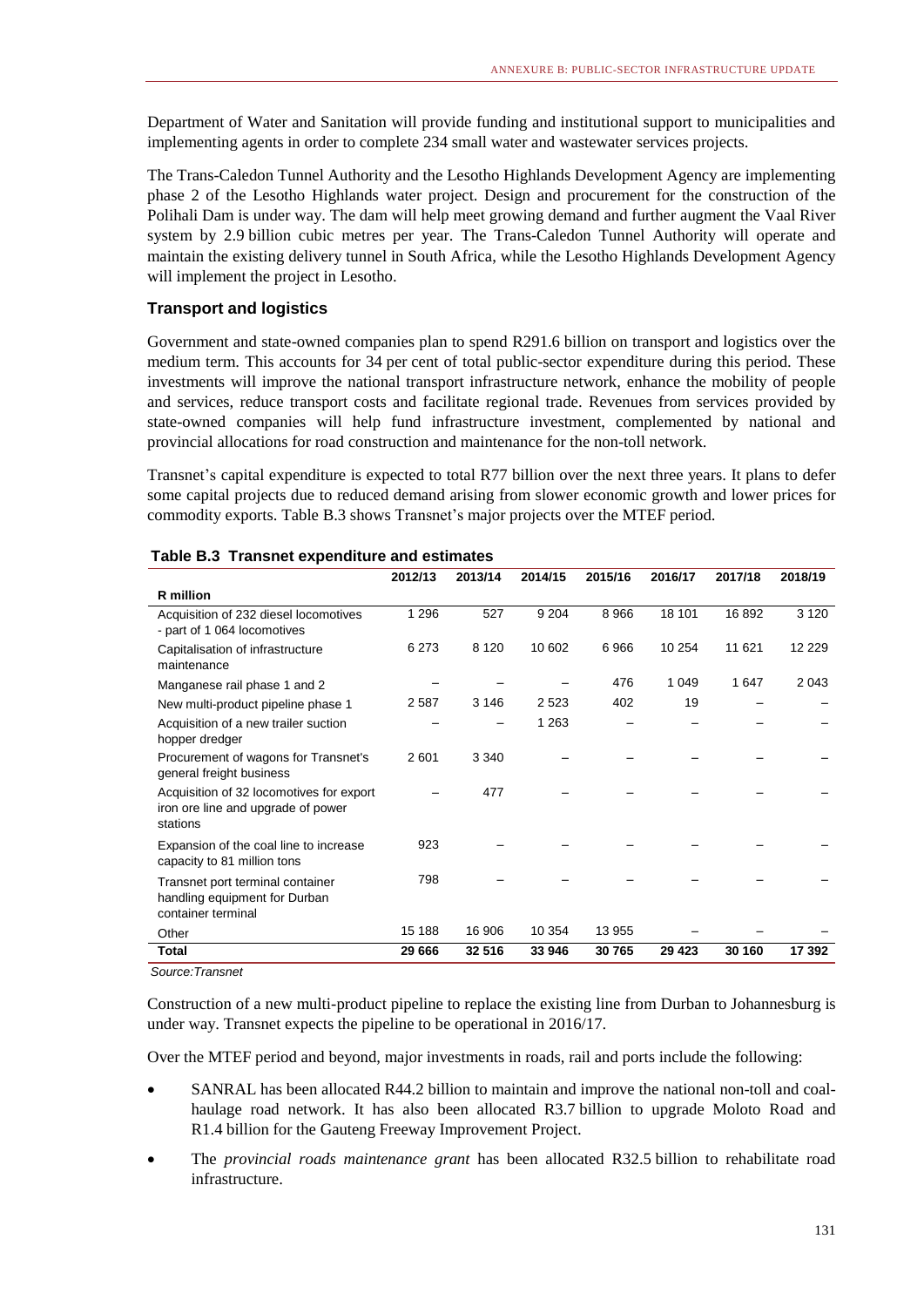- The Passenger Rail Agency of South Africa has been allocated R46.6 billion in capital transfers for new train sets for Metrorail, and to upgrade and refurbish infrastructure for both Metrorail and Shosholoza Meyl, the long-distance passenger rail service. Under this 10-year initiative, the agency is expected to receive the first 44 train sets over the medium term. A total of 578 Metrorail and Shosholoza Meyl coaches will be refurbished in each of the next three years. Part of the funding is earmarked to upgrade signalling systems and refurbish coaches.
- The Airports Company of South Africa will spend R7.6 billion on infrastructure improvements at major international airports over the next three years.

#### **Human settlements**

Over the medium term, R61.6 billion is allocated to provincial human settlements departments for lowincome subsidy housing programmes, and R34.4 billion to metropolitan municipalities for bulk infrastructure, land and basic services, with particular emphasis on upgrading informal settlements. Government has also allocated R2.2 billion for social housing through the *capital restructuring grant*.

#### **Health**

Many health facilities require major refurbishments or replacement. Over the MTEF period, R28.1 billion will be invested in health infrastructure. A total of R15.8 billion from the direct *health facility revitalisation grant* will be transferred to provincial departments to fund new facilities and refurbishments. The health facility revitalisation component of the *national health insurance indirect grant* is allocated R2.7 billion over the medium term. This is to be used exclusively for infrastructure improvements in the 11 national health insurance pilot districts. The department is working closely with implementing agents to refurbish all 872 primary healthcare facilities in these districts and construct 216 new primary healthcare facilities.

#### **Education**

Provincial education departments will use R35.9 billion allocated through the *education infrastructure grant* over the medium term to ensure that schools are built and maintained according to the minimum norms and standards for school infrastructure.

The national Department of Basic Education will replace ageing, unsafe and other inappropriate infrastructure, and provide water, sanitation and electricity to schools across South Africa. Over the medium term, the department aims to replace 510 schools, and provide water to 1 120 schools, sanitation to 741 schools and electricity to 916 schools across South Africa through the *school infrastructure backlogs grant*. The grant is allocated R2.4 billion for this purpose in 2016/17.

An amount of R2.9 billion has been allocated over the medium term to the Department of Higher Education and Training to continue construction at two new universities – the University of Mpumalanga and Sol Plaatje University in the Northern Cape. New facilities include lecture rooms, laboratories and student accommodation. Existing universities will receive an allocation of R7.7 billion over the medium term for the construction of student accommodation, lecture halls and laboratories.

## **Strategic infrastructure projects**

The Presidential Infrastructure Coordinating Commission coordinates the planning and implementation of strategic infrastructure projects (SIPs). The commission has approved 18 SIPs to support economic development and address service delivery across the country. Each SIP contains several infrastructure components and programmes. All nine provinces are covered, with more projects being implemented in poorer provinces.

Table B.4 provides a list of SIPs and their allocations from the national fiscus. In most cases, these amounts are augmented by investments financed by state-owned companies, which are not included in the table.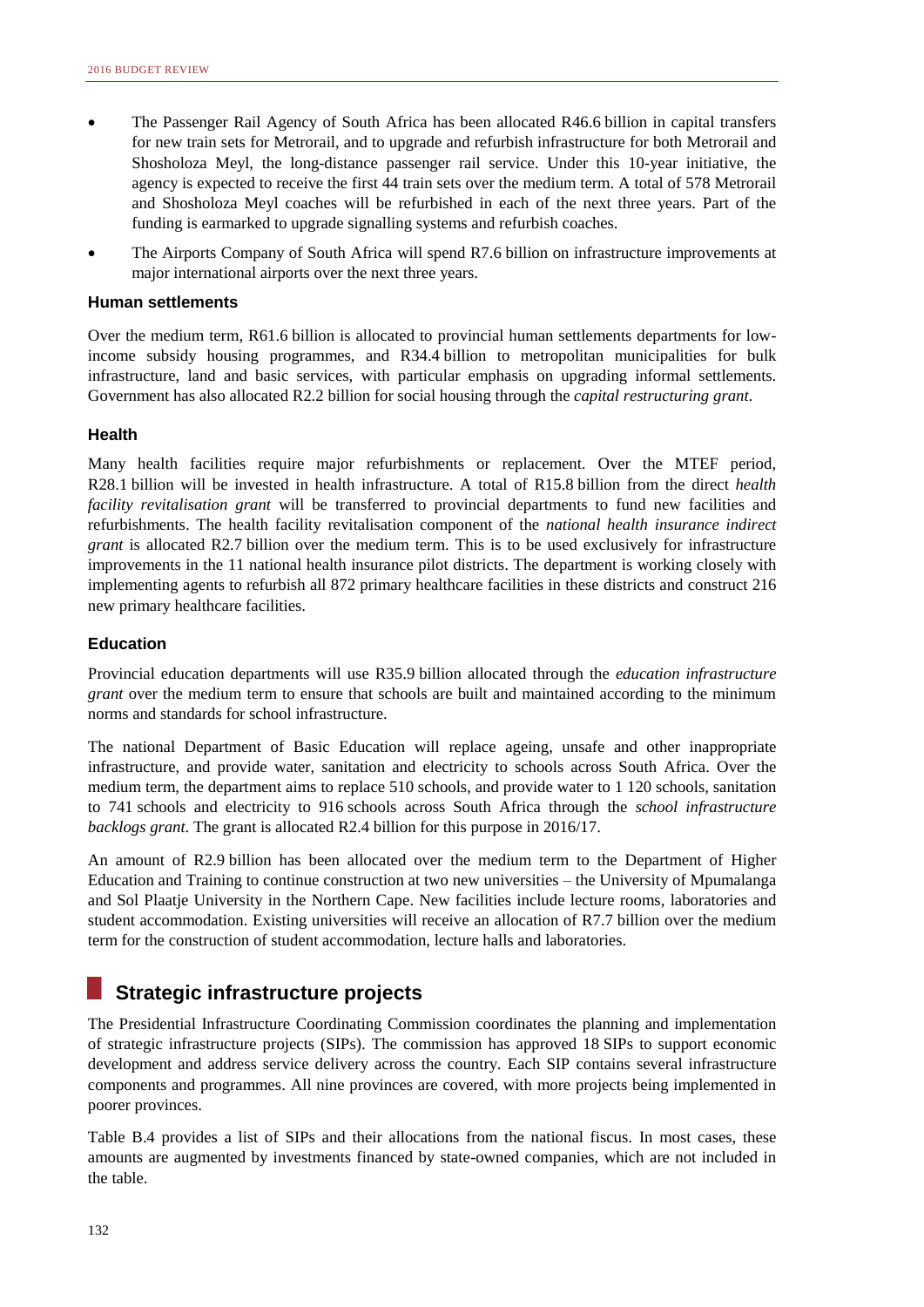| R million                                                       | 2012/13                | 2013/14     | 2014/15     | 2015/16   | 2016/17   | 2017/18   | 2018/19   |
|-----------------------------------------------------------------|------------------------|-------------|-------------|-----------|-----------|-----------|-----------|
|                                                                 | <b>Audited outcome</b> |             | Preliminary |           | Forecast  |           |           |
| <b>SIP Category</b>                                             |                        |             | outcome     |           |           |           |           |
| SIP 1: Unlocking the northern mineral                           | 1 0 5 1 .9             | 1 042.8     | 1 053.7     | 604.1     | 371.4     | 397.8     | 478.9     |
| belt with Waterberg as catalyst                                 |                        |             |             |           |           |           |           |
| SIP 2: Durban-Free State-Gauteng                                | 13.0                   | 11.6        | 4.9         | 109.5     | 50.7      | 8.7       |           |
| logistics and industrial corridor                               |                        |             |             |           |           |           |           |
| Sip 3: South eastern node and                                   | 6 602.6                | 7 043.5     | 8 2 1 5 . 5 | 8 633.5   | 9 3 7 7.9 | 11 411.2  | 12 742.6  |
| corridor development                                            |                        |             |             |           |           |           |           |
| SIP 4: Unlocking the economic                                   | 265.3                  | 265.3       | 305.5       | 632.6     | 596.9     | 536.7     | 329.5     |
| opportunities in the North West province                        |                        |             |             |           |           |           |           |
| SIP 5: Saldanha-Northern Cape                                   | 228.7                  | 44.5        | 177.2       | 269.4     | 136.0     | 55.3      | 35.5      |
| development corridor                                            |                        |             |             |           |           |           |           |
| SIP 6: Integrated municipal                                     | 16 959.3               | 17 117.0    | 18 042.4    | 20 043.0  | 19 915.1  | 20 459.5  | 21 109.5  |
| infrastructure project                                          |                        |             |             |           |           |           |           |
| SIP 7: Integrated urban space and<br>public transport programme | 36 520.1               | 38 873.0    | 49 751.5    | 49 398.3  | 49 749.1  | 55 199.1  | 58 562.3  |
| SIP 10: Electricity transmission and                            | 1937.7                 | 2 2 5 1 . 3 | 3 0 18.0    | 3779.8    | 3692.8    | 4 0 66.0  | 4 196.7   |
| distribution for all                                            |                        |             |             |           |           |           |           |
| SIP 11: Agri-logistics and rural                                | 6845.1                 | 7 544.8     | 9 4 0 1.5   | 9 8 6 1.2 | 10 267.5  | 10 847.9  | 11 797.1  |
| infrastructure                                                  |                        |             |             |           |           |           |           |
| SIP 12: Revitalisation of public                                | 6 190.6                | 5 4 7 3.5   | 5794.3      | 6 278.5   | 6 0 6 5.8 | 6718.9    | 7 0 24.8  |
| hospitals and other health facilities                           |                        |             |             |           |           |           |           |
| SIP 13: National school build                                   | 6 8 6 0.7              | 8 3 1 9 . 6 | 10 070.6    | 11 695.7  | 12 218.3  | 13 165.6  | 13 919.0  |
| programme                                                       |                        |             |             |           |           |           |           |
| SIP 14: Higher education                                        | 1799.9                 | 2 150.0     | 2 700.0     | 3 3 0 1.2 | 3 3 9 6.7 | 3 5 3 7.6 | 3708.0    |
| infrastructure                                                  |                        |             |             |           |           |           |           |
| SIP 15: Expanding e-access to                                   |                        | 808.2       |             | 226.7     | 450.3     | 563.6     | 890.5     |
| communication technology                                        |                        |             |             |           |           |           |           |
| SIP 16: SKA and Meerkat                                         | 218.7                  | 328.1       | 645.2       | 687.4     | 652.8     | 711.9     | 729.0     |
| SIP 18. Water and sanitation master plan                        | 905.4                  | 1 0 6 2.9   | 855.9       | 1 629.9   | 2 0 5 3.2 | 2 0 7 6.8 | 2722.5    |
| <b>Total</b>                                                    | 86 399.1               | 92 336.0    | 110 036.4   | 117 150.9 | 118 994.4 | 129 756.6 | 138 245.9 |

|  |  | Table B.4 Allocations from the fiscus to strategic infrastructure projects |  |
|--|--|----------------------------------------------------------------------------|--|
|  |  |                                                                            |  |

*Source: National Treasury*

## **Public-private partnership projects**

South Africa has completed 26 public-private partnership projects (PPP) in health, energy, transport, information and communications technology, tourism, and waste management. PPP projects under way include:

- Building the Statistics South Africa head office
- Building Tshwane House to accommodate all City of Tshwane employees
- Procuring 48 new passenger cars as part of the Gautrain's new rolling stock
- Providing renal dialysis facilities in the Northern Cape.

In recent years, the number of new PPP projects has declined, mainly as a result of delays and cancellation of various health and security projects. It has also been increasingly difficult to raise longterm debt finance for PPP projects at affordable rates. A working group consisting of the National Treasury, the Johannesburg Stock Exchange, the World Bank, the Independent Power Producer Unit at the Department of Energy, the Development Bank of Southern Africa and representatives of the South African investment community has been formed to develop and implement alternative infrastructure funding mechanisms. This is intended to lower projects costs by diversifying funding sources and increasing private-sector participation.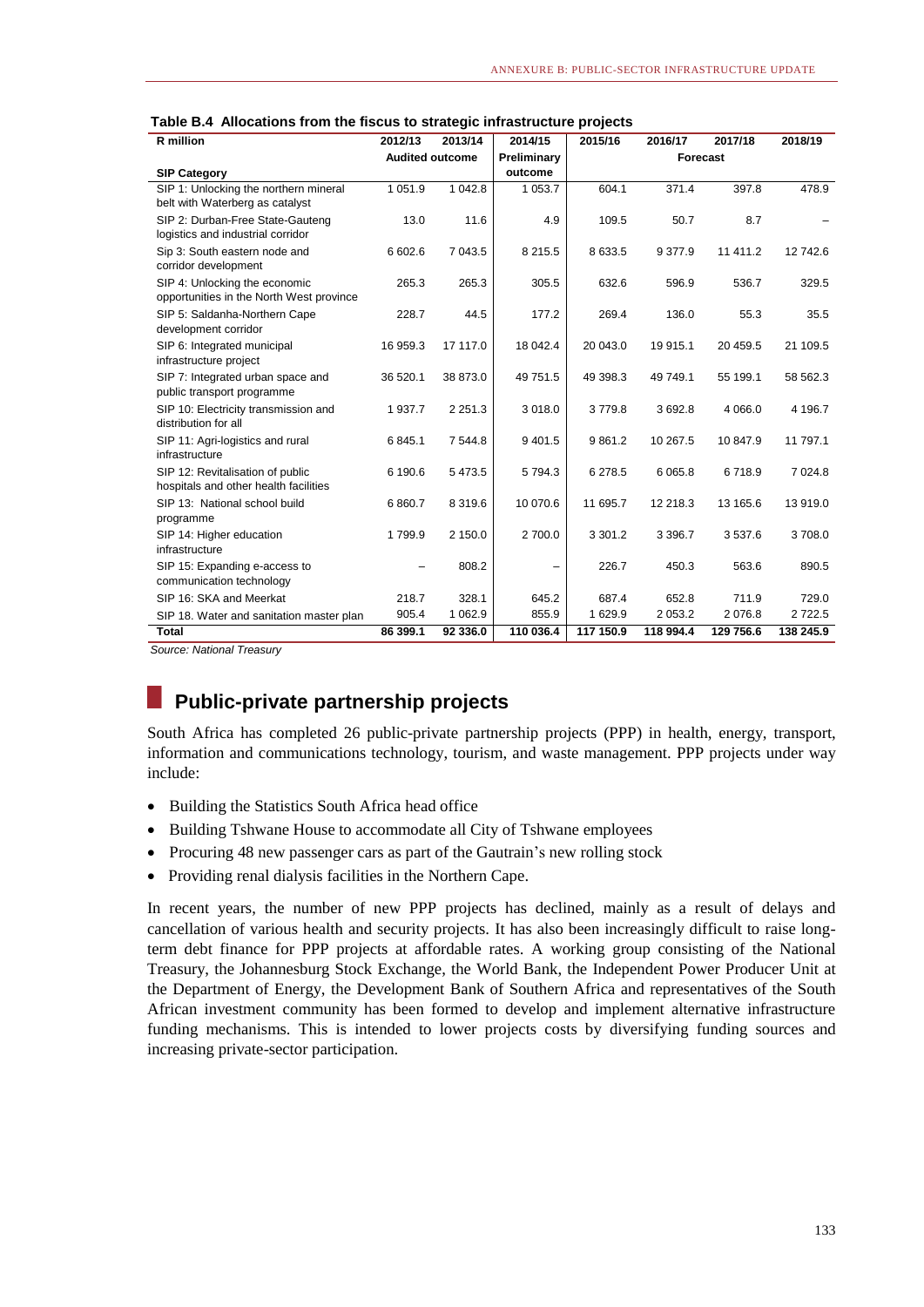#### **Improving performance**

Provincial and municipal governments' capital spending has increased rapidly over the past decade, but has lagged behind budget allocations, which have grown even faster. As infrastructure spending increases, concerns about the quality of projects, appraisal, procurement systems, maintenance and effective asset management gain importance.

The National Treasury, the Department of Public Works and the Presidential Infrastructure Coordinating Commission are implementing reforms to improve spending efficiency through better planning, procurement and implementation of infrastructure projects.

These initiatives include the following:

- *Improving planning and delivery of quality projects:* Government is considering introducing a new capital budgeting framework. It will set out a systematic and consistent methodology for evaluating large projects and provide for new approaches to budget planning and appropriations. It will seek to ensure that funds are made available for well-designed projects that generate high returns for national development and effectively align resource allocation with project implementation.
- *Improving asset management:* In planning and budgeting, priority is being given to maintenance and rehabilitation projects to reduce maintenance backlogs and curtail the demand for new assets. Improved asset management practices will enhance the functioning of assets and reduce overall service-delivery costs. Under the current reforms to conditional grants, departments will allocate at least 20 per cent of the budget to maintenance. Infrastructure grants to local government have been reviewed and will be adjusted to encourage improved asset management over the lifecycle of municipal infrastructure assets.
- *Standardising procurement requirements:* The National Treasury recently published a Standard for Infrastructure Procurement and Delivery Management, which is linked to the Public Finance Management Act (1999) and the Municipal Finance Management Act (2003) through an instruction note and a guideline for establishing a model supply chain policy. This standard responds to the call in the National Development Plan for a procurement system that delivers value for money, while minimising the scope for corruption. The standard differentiates between the different types of procurement and their skills requirements, and puts in place a control framework for the planning, design and execution of infrastructure projects. It also provides a range of contracting strategies and approaches.

## **Status of major infrastructure projects**

#### **Major infrastructure projects under way**

Table B.5 summarises major economic and social infrastructure projects where funds have been committed and work is under way. The projects' total estimated cost and status are provided. Most of the projects are publicly funded, while a small proportion, like the Renewable Energy Independent Power Producer Procurement Programme, is funded by the private sector. Where the implementing agent is a public enterprise, these projects are financed from its own balance sheet, backed by government guarantees when necessary. Sources of information include the corporate plans of public enterprises and National Treasury estimates of national expenditure.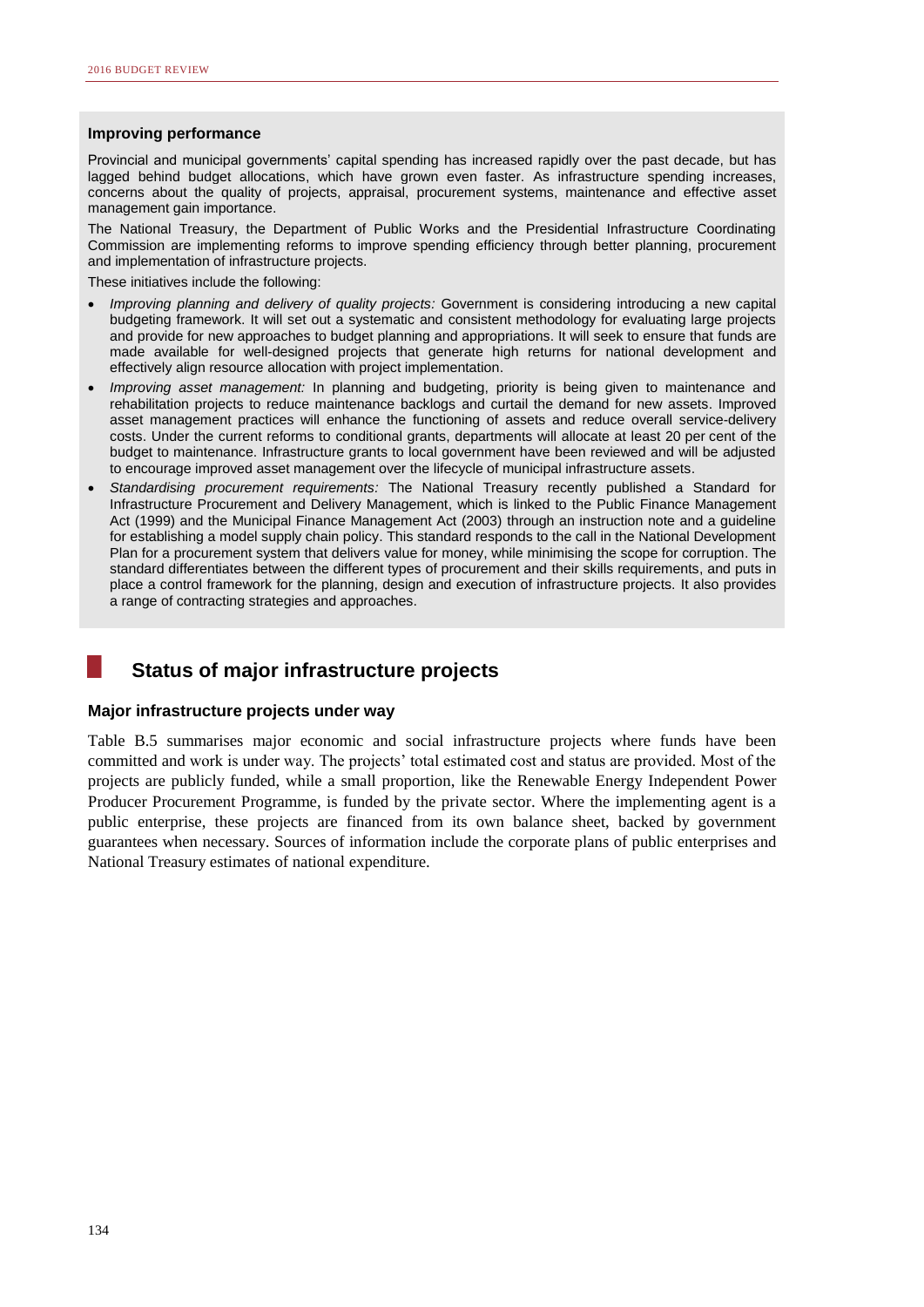| rable D.J major mirasuuture projects unuer way                                                                |                                                       |                                |                                                                                                                                                  |                                                                                                                                                                                                                                                                                                           |
|---------------------------------------------------------------------------------------------------------------|-------------------------------------------------------|--------------------------------|--------------------------------------------------------------------------------------------------------------------------------------------------|-----------------------------------------------------------------------------------------------------------------------------------------------------------------------------------------------------------------------------------------------------------------------------------------------------------|
| Project name                                                                                                  | Implementing<br>agent                                 | Project<br>cost<br>(R billion) | <b>Project description</b>                                                                                                                       | <b>Current status</b>                                                                                                                                                                                                                                                                                     |
| Energy                                                                                                        |                                                       |                                |                                                                                                                                                  |                                                                                                                                                                                                                                                                                                           |
| Renew able energy                                                                                             | Independent pow er<br>producers                       | 194                            | Implement photovoltaic, concentrated<br>solar pow er and w ind projects                                                                          | The first five bidding w indows have<br>been undertaken with 6 377MW procured<br>to date and 2 045MW in commercial<br>operation by December 2015. The last<br>determination w as made in August 2015<br>to procure another 7 300MW (6 300MW<br>renew able energy and 1 000MW for<br>cogeneration) by 2022 |
| Medupi pow er station                                                                                         | Eskom                                                 | 145                            | Construct 4 800MW coal plant in<br>the Waterberg region                                                                                          | First unit commercial operation achieved<br>in August 2015. Next unit expected online<br>in March 2018                                                                                                                                                                                                    |
| Kusile pow er station                                                                                         | Eskom                                                 | 161.4                          | Construct 4 764MW coal plant in<br>Mpumalanga                                                                                                    | First unit of 800MW expected in July<br>2018, with remaining units to come<br>onstream thereafter until 2022                                                                                                                                                                                              |
| Ingula pumped-storage scheme                                                                                  | Eskom                                                 | 29.6                           | Construct 1 332MW pumped-storage<br>scheme                                                                                                       | First unit commercial operation planned<br>for January 2017                                                                                                                                                                                                                                               |
| Education                                                                                                     |                                                       |                                |                                                                                                                                                  |                                                                                                                                                                                                                                                                                                           |
| University of Mpumalanga                                                                                      | Department of Higher<br><b>Education and Training</b> | 7.5                            | Construct university with various<br>campuses across the province and at<br>least one centre in each of the three<br>municipal districts by 2025 | Construction of the second phase of the<br>new building at Mbombela campus is<br>under way to enable increase in<br>enrolments in 2017 academic year                                                                                                                                                      |
| Sol Plaatje University (Northern Cape)                                                                        | Department of Higher<br><b>Education and Training</b> | 5.4                            | Construct university with campuses in<br>Kimberley, Upington and Kuruman by<br>2025                                                              | Upgrading of existing buildings is<br>complete. Construction is under w ay on<br>4 new buildings on the central campus                                                                                                                                                                                    |
| Technical vocational education and<br>training college campuses                                               | Department of Higher<br><b>Education and Training</b> | 25.4                           | Construct 12 new technical vocational<br>education and training colleges,<br>refurbish old ones by 2017                                          | Construction nearing completion at three<br>sites: Thabazimbi, Nkandla A and<br>Bambanani. Procurement process for<br>another 3 sites is under way                                                                                                                                                        |
| Tertiary institution infrastructure                                                                           | Department of Higher<br><b>Education and Training</b> | 35.2                           | Construct new buildings and procure<br>equipment, refurbish and upgrade<br>facilities                                                            | Work in progress                                                                                                                                                                                                                                                                                          |
| School infrastructure backlogs in-kind<br>allocation                                                          | Department of Basic<br>Education                      | 11.7                           | Replace 510 inappropriate and unsafe<br>school structures, and provide water<br>to 1 120 schools, sanitation to 741 and<br>electricity to 916    | Work in progress                                                                                                                                                                                                                                                                                          |
| Education infrastructure allocation                                                                           | Department of Basic<br>Education                      | 95.8                           | Construct, maintain, upgrade<br>and rehabilitate new and existing<br>infrastructure in schools                                                   | Work in progress                                                                                                                                                                                                                                                                                          |
| Health<br>Health facility revitalisation grant                                                                | Provincial departments                                | 17.1                           | Accelerate construction, maintenance,<br>upgrading and rehabilitation of new<br>and existing infrastructure in health                            | Work in progress                                                                                                                                                                                                                                                                                          |
| Dr. Pixley ka Seme Hospital                                                                                   | Provincial departments                                | 2.7                            | Replace hospital                                                                                                                                 | Under construction                                                                                                                                                                                                                                                                                        |
| Kw aZulu-Natal: Ngw elezane Hospital<br>and Low er Umfolozi War Memorial<br><b>Hospital Complex</b>           | Provincial departments                                | 0.9                            | Construct hospital complex                                                                                                                       | Work in progress                                                                                                                                                                                                                                                                                          |
| Eastern Cape: Cecilia Makiw ane<br>Hospital                                                                   | Provincial departments                                | 1.3                            | Construct main hospital (phase 4)                                                                                                                | Under construction                                                                                                                                                                                                                                                                                        |
| North West: Bophelong Hospital                                                                                | Provincial departments                                | $\mathbf{1}$                   | Construct new hospital                                                                                                                           | Under construction                                                                                                                                                                                                                                                                                        |
| Kw aZulu-Natal: King George V                                                                                 | Provincial departments                                | 1.2                            | Upgrade and add to existing<br>hospital                                                                                                          | Under construction                                                                                                                                                                                                                                                                                        |
| Free State: Boitumelo Hospital                                                                                | Provincial departments                                | 0.6                            | Revitalise existing hospital                                                                                                                     | Under construction                                                                                                                                                                                                                                                                                        |
| Gauteng: Chris Hani Baragw anath                                                                              | Provincial departments                                | 0.8                            | Construct pharmacy, outpatient and<br>x-ray departments                                                                                          | Under construction                                                                                                                                                                                                                                                                                        |
| Mpumalanga: Rob Ferreira Hospital                                                                             | Provincial departments                                | 0.9                            | Upgrade existing hospital                                                                                                                        | Under construction                                                                                                                                                                                                                                                                                        |
| Eastern Cape: St Elizabeth's Hospital                                                                         | Provincial departments                                | 0.7                            | Upgrade existing facility                                                                                                                        | Under construction                                                                                                                                                                                                                                                                                        |
| National health insurance indirect grant National Department<br>(health facility revitalisation<br>component) | of Health                                             | 2.7                            | Accelerate construction, maintenance,<br>upgrading and rehabilitation of new<br>and existing infrastructure in health                            | Work in progress                                                                                                                                                                                                                                                                                          |
| Telecommunications                                                                                            | National Research                                     | 16                             |                                                                                                                                                  |                                                                                                                                                                                                                                                                                                           |
| Square Kilometre Array                                                                                        | Foundation                                            |                                | Host the most pow erful radio<br>telescope<br>in the w orld                                                                                      | Construction of MeerKat (the 64-dish<br>prototype phase) taking place (21 dishes<br>expected to be completed by end<br>2015/16), with some elements<br>operational by 2020. Full operation                                                                                                                |

#### **Table B.5 Major infrastructure projects under way**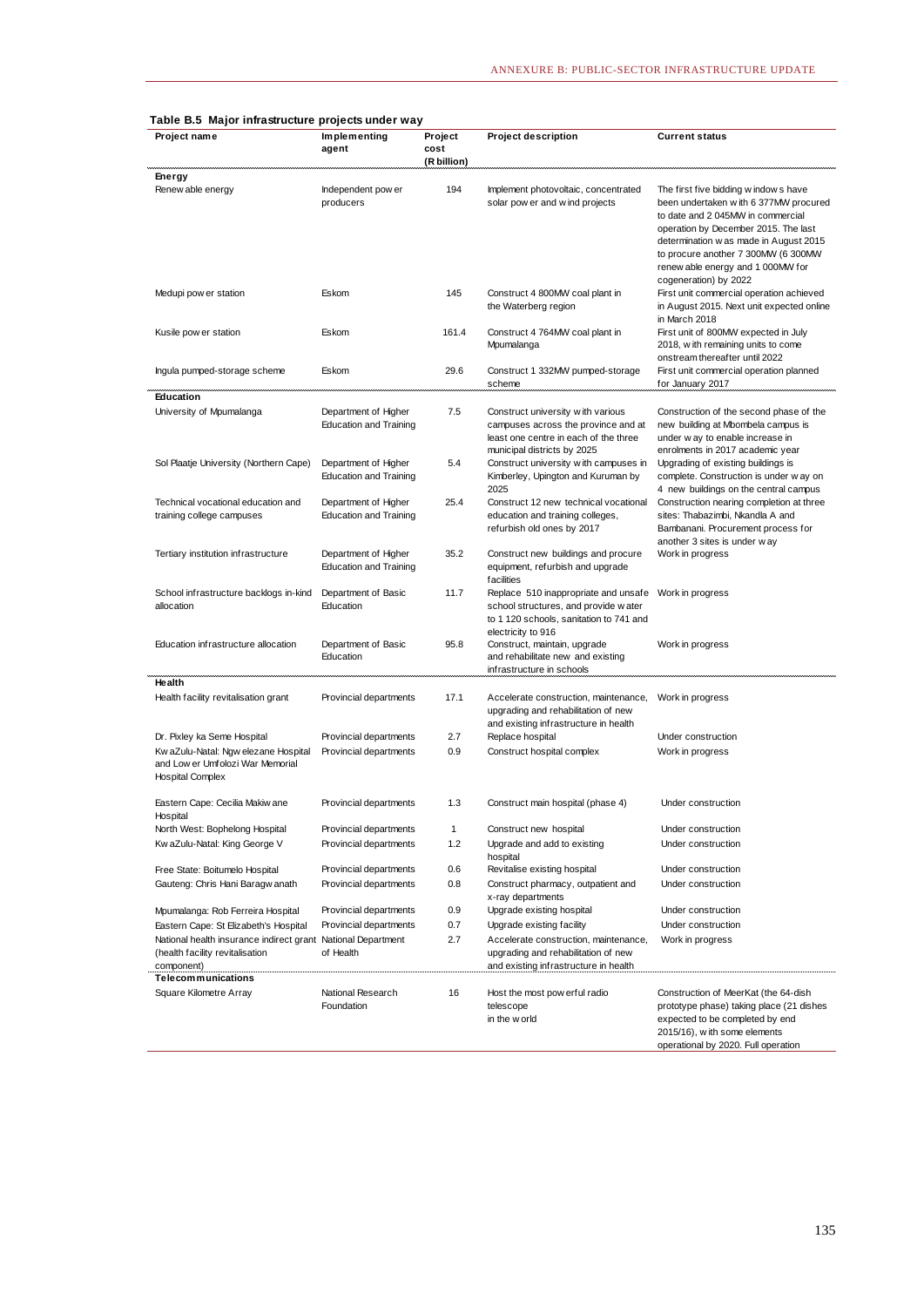|  | Table B.5 Major infrastructure projects under way (continued) |  |  |
|--|---------------------------------------------------------------|--|--|
|--|---------------------------------------------------------------|--|--|

| Project name                                                                                              | Implementing<br>agent                       | (R billion)  | Project cost Project description                                                                                                                                                                                    | <b>Current status</b>                                                                                                                                                                          |
|-----------------------------------------------------------------------------------------------------------|---------------------------------------------|--------------|---------------------------------------------------------------------------------------------------------------------------------------------------------------------------------------------------------------------|------------------------------------------------------------------------------------------------------------------------------------------------------------------------------------------------|
| Water                                                                                                     |                                             |              |                                                                                                                                                                                                                     |                                                                                                                                                                                                |
| Mokolo River and West Crocodile<br>River water augmentation project<br>(phase 1)                          | Trans-Caledon<br><b>Tunnel Authority</b>    | 2.1          | Construct pump station and 43 km pipeline to<br>augment domestic and industrial water supply to<br>new power stations, associated mining activities<br>and growing population                                       | Under construction                                                                                                                                                                             |
| OR Tambo, Mthatha and King Sabata<br>Dalindyebo district municipality bulk<br>water supply and sanitation | Municipal project                           | 2.7          | Augment existing bulk water scheme                                                                                                                                                                                  | Under construction                                                                                                                                                                             |
| Olifants River water resources<br>development project: De Hoop Dam<br>(phase 2A)                          | <b>Trans-Caledon Tunnel</b><br>Authority    | 3.1          | Supply water to new mining developments,<br>augment domestic water supplies to urban and<br>rural users in the middle Olifants River catchment<br>area and to various communities on Nebo Plateau<br>and Sekhukhune | Under construction                                                                                                                                                                             |
| Olifants River water resources<br>development project (phase 2C)                                          | Trans-Caledon Tunnel<br>Authority           | 3.4          | Construct bulk distribution works from Flag<br>Boshielo to Mokopane, De Hoop to Steelpoort,<br>Steelpoort to Mooihoek, Mooihoek to Olifantspoort<br>and Nebo Plateau to Roossenekal                                 | Under construction. Projected<br>completion in July 2016                                                                                                                                       |
| Vaal Gamagara scheme                                                                                      | Department of Water<br>and Sanitation       | 2            | Upgrade existing bulk water scheme                                                                                                                                                                                  | Under construction                                                                                                                                                                             |
| Mogalakwena bulk water supply                                                                             | Department of Water<br>and Sanitation       | 1.6          | Upgrade boreholes and construct new bulk<br>water scheme                                                                                                                                                            | Under construction                                                                                                                                                                             |
| Greytown regional bulk scheme                                                                             | Department of Water<br>and Sanitation       | $\mathbf{1}$ | Construct new bulk water scheme and<br>upgrade existing bulk water scheme                                                                                                                                           | Under construction                                                                                                                                                                             |
| Umgeni Water Board: Lower Thukela<br>bulk water supply scheme                                             | Umgeni Water Board                          | 1            | Construct new bulk water scheme                                                                                                                                                                                     | Under construction                                                                                                                                                                             |
| Rehabilitation of 28 water<br>conveyances (bulk transfer scheme)                                          | Department of Water<br>and Sanitation       | 5            | Rehabilitate of canals and pipelines                                                                                                                                                                                | Under construction                                                                                                                                                                             |
| <b>Transport</b>                                                                                          |                                             |              |                                                                                                                                                                                                                     |                                                                                                                                                                                                |
| Rolling stock for passenger rail                                                                          | Passenger Rail<br>Agency of South<br>Africa | 53           | Implement rolling stock fleet renewal programme<br>over 10 years, starting 2012, and delivery starting<br>in 2014/15                                                                                                | First test train delivered in<br>December 2015; testing under way                                                                                                                              |
| Locomotives for freight rail                                                                              | Transnet                                    | 58.8         | Acquire 1 064 locomotives for general freight<br>rail, 95 electric locomotives and 60 Class 43<br>diesel locomotives                                                                                                | 69 of the 95 electric locomotives<br>were delivered and accepted as at<br>February 2015. In addition 60 class<br>diesel locomotives were delivered<br>and are undergoing acceptance<br>testing |
| Manganese rail and terminal                                                                               | Transnet                                    | 19.9         | Increase manganese exports from 7.0 million<br>tonnes per annum (mtpa) to 14.0mtpa by 2020<br>thereafter to 16.0mtpa                                                                                                | Under construction                                                                                                                                                                             |
| Sishen-Saldanha corridor expansion<br>programme                                                           | Department of<br>Transport                  | 9.4          | Expand Sishen-Saldanha iron ore line capacity<br>from 60mtpa to 71mtpa and thereafter to 90mtpa                                                                                                                     | Under construction                                                                                                                                                                             |
| Coal export line expansion                                                                                | Department of<br>Transport                  | 9.1          | Upgrade coal line from Mpumalanga to 81.0mtpa<br>thereafter to 97.0mtpa                                                                                                                                             | Under construction                                                                                                                                                                             |
| <b>Human settlements</b>                                                                                  |                                             |              |                                                                                                                                                                                                                     |                                                                                                                                                                                                |
| Cornubia integrated human settlement Housing Development                                                  | Agency/municipalities                       | 25.8         | Construct 50 000 mixed-income, mixed-density<br>houses by 2026                                                                                                                                                      | Under construction                                                                                                                                                                             |

*Source: National Treasury*

#### **Major projects in preparation**

Table B.6 lists major projects in the planning phase. These projects form part of the pipeline of infrastructure projects over the medium term. The table excludes projects at the concept and prefeasibility stages because it is not yet possible to reliably estimate their costs. While some projects are still undergoing feasibility studies, others are in the design and tender stage. As the scope of the project is clearly defined during this preparatory phase, the estimated project costs are likely to change.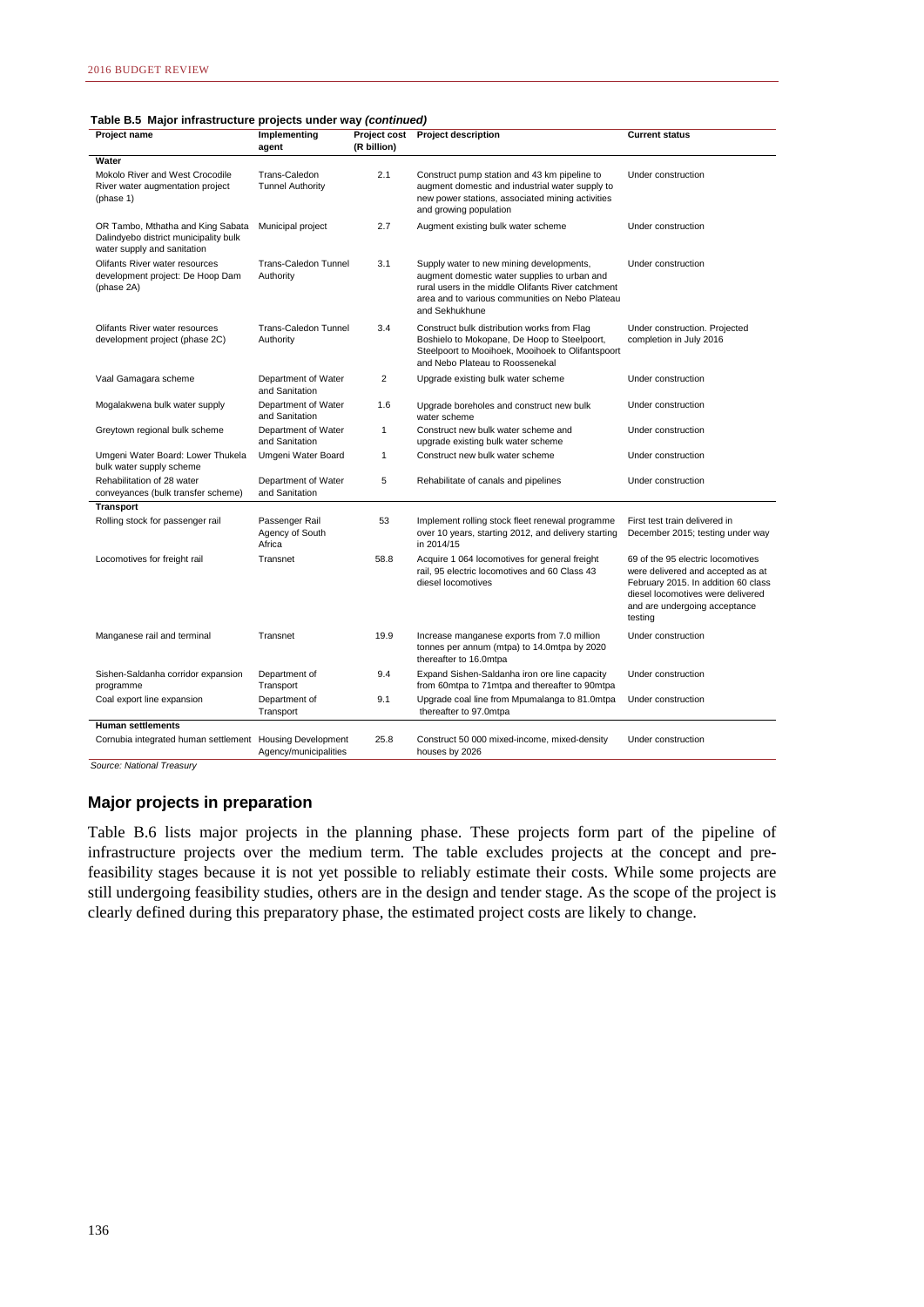|  |  | Table B.6 Major infrastructure projects in planning |
|--|--|-----------------------------------------------------|
|--|--|-----------------------------------------------------|

| Project name                                                   | Implementing<br>agent                             | <b>Project cost</b><br>(R billion) | <b>Project description</b>                                                                                                                       | <b>Current status</b> |
|----------------------------------------------------------------|---------------------------------------------------|------------------------------------|--------------------------------------------------------------------------------------------------------------------------------------------------|-----------------------|
| Energy                                                         |                                                   |                                    |                                                                                                                                                  |                       |
| Solar park                                                     | Central Energy Fund                               | 200                                | Establish 1GW solar park near Upington region<br>and further 4GW elsewhere in Northern Cape                                                      | Feasibility           |
| Eskom solar concentrated solar<br>power                        | Eskom                                             | 12                                 | Construct 100MW of concentrated solar power<br>technology with storage                                                                           | Tender                |
| Closed cycle gas turbine                                       | Independent power<br>producers                    | 17                                 | Construct 2 652MW of installed capacity of gas<br>turbines                                                                                       | Tender                |
| Photovoltaic                                                   | Independent power<br>producers                    | 154                                | Add another 7 000MW over and above 1 450MW<br>in the current 3 725MW renewable energy<br>independent power producers                             | Tender                |
| Concentrated solar power                                       | Independent power<br>producers                    | 60                                 | Add another 1 000MW over and above 200MW<br>in the current 3 725MW renewable energy<br>independent power producers                               | Tender                |
| Wind                                                           | Independent power<br>producers                    | 111                                | Add another 6 550MW over and above 1 850MW<br>in the renewable energy independent power<br>producers, and 800MW committed elsewhere              | Tender                |
| Health                                                         |                                                   |                                    |                                                                                                                                                  |                       |
| Limpopo: Siloam Hospital                                       | Provincial<br>department                          | 1.2                                | Replace hospital (main hospital and staff<br>accommodation)                                                                                      | Design                |
| Limpopo: Tshilidzini Hospital                                  | Provincial<br>department                          | 1.4                                | Replace hospital                                                                                                                                 | Feasibility           |
| Western Cape: Valkenberg Hospital                              | Provincial<br>department                          | 1.2                                | Rehabilitate hospital                                                                                                                            | Feasibility           |
| Eastern Cape: Zithulele Hospital                               | Provincial<br>department                          | 1                                  | Replace hospital                                                                                                                                 | Feasibility           |
| Gauteng: Soshanguve Hospital                                   | Provincial<br>department                          | 1.4                                | Build new hospital                                                                                                                               | Feasibility           |
| <b>Telecommunications</b>                                      |                                                   |                                    |                                                                                                                                                  |                       |
| South Africa Connect: phase 1 of<br>digital development pillar | Department of<br>Telecommunications               | 6.7                                | Connect schools, clinics and government<br>institutions to broadband                                                                             | Feasibility           |
| Sentech: digitisation of terrestrial<br>television network     | Public corporations<br>and private<br>enterprises | 1.5                                | Use spectrum efficiently, broadcast digital<br>dividend, multiple channel possibilities and new<br>content generation                            | Design                |
| <b>Transport</b>                                               |                                                   |                                    |                                                                                                                                                  |                       |
| Waterberg rail                                                 | Transnet                                          | 5.1                                | Develop Waterberg as coal hub, increasing<br>coal tonnage to 23 million tonnes per annum<br>(mtpa) over seven years                              | Feasibility           |
| Coal line expansion                                            | Transnet                                          | 8.9                                | Upgrade Mpumalanga-Richards Bay coal line to<br>97 million tonnes over 10 years                                                                  | Concept               |
| Swaziland rail link                                            | Transnet                                          | 19                                 | Construct new rail link, reconstuct and upgrade<br>existing rail links from Lothair through Swaziland to<br>Sidvokodvo, upgrade adjacent network | Concept               |
| Durban port expansion                                          | Transnet                                          | 8.2                                | Deepen berths at Durban container terminal,<br>expand Durban container terminal pier 1 phase 2,<br>infill Z shape                                | Design                |
| Iron-ore line (Sishen to<br>Saldanha Bay)                      | Transnet                                          | 16.3                               | Expand Sishen-Saldanha iron ore railway line to<br>82.5mtpa                                                                                      | Feasibility           |
| Manganese rail and terminal                                    | Transnet                                          | 18.7                               | Upgrade rail, port and terminal capacity for<br>manganese export                                                                                 | Feasibility           |
| <b>Liquid fuels</b>                                            |                                                   |                                    |                                                                                                                                                  |                       |
| Mthombo                                                        | Department of<br>Energy                           | 200                                | Construct 3 000 kilo barrel per day (kbbld) oil<br>refinery at Coega with supporting infrastructure of<br>R100 billion                           | Feasibility           |
| <b>Biofuels</b>                                                | Industrial<br>Development<br>Corporation          | 2                                  | Construct 90 million litres per annum (I/a) plant<br>at Cradock using sugar, beet and sorghum                                                    | Design                |